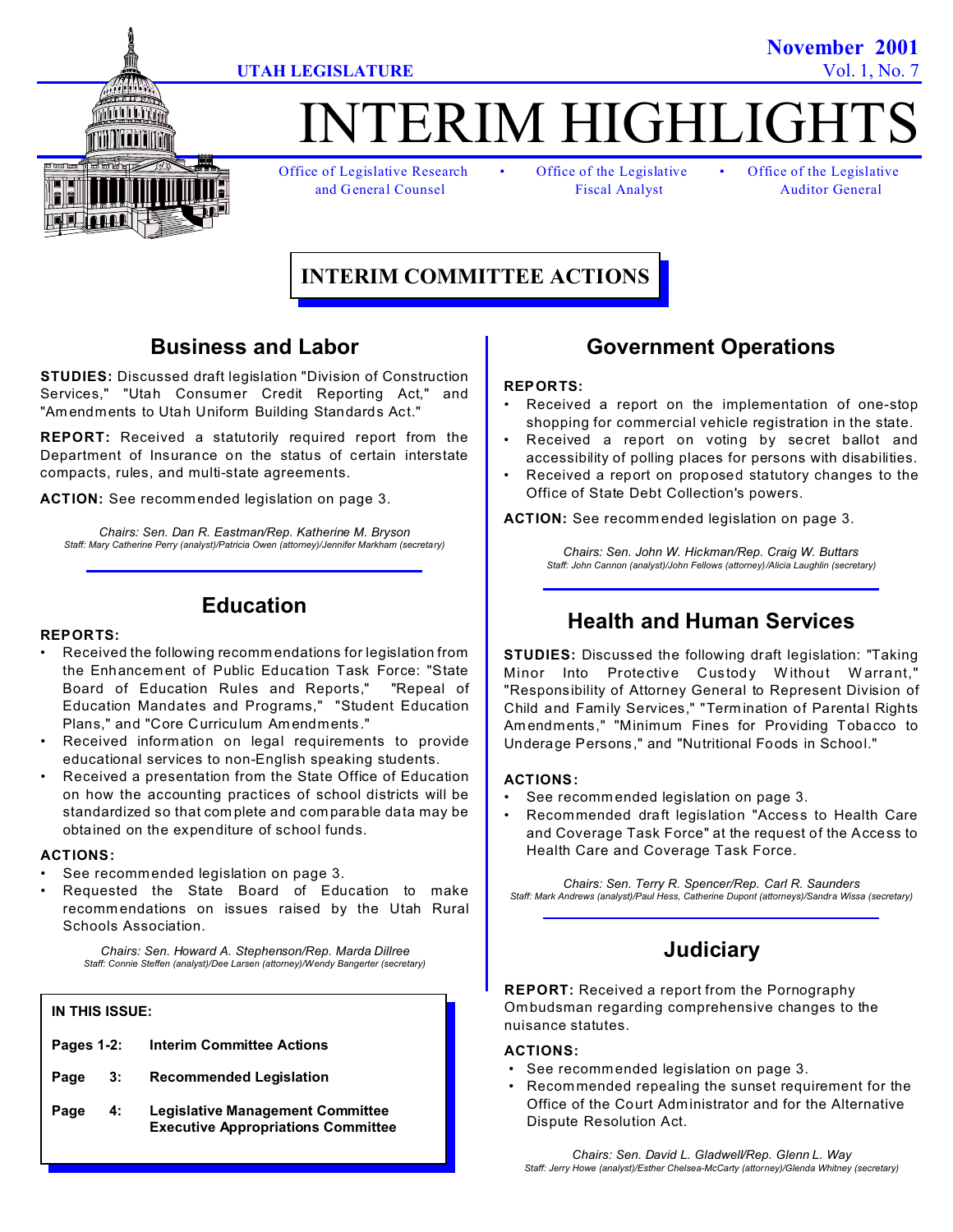### **Law Enforcement and Criminal Justice**

**STUDY:** Discussed draft legislation "Pawnbroker Industry Revisions."

### **REPORTS:**

- Received a statutorily required report from the Emergency Medical Services Committee.
- Received a report from the commissioner of the Department of Public Safety regarding capitol security and Olympic security.

### **ACTIONS:**

- See recommended legislation on page 3.
- Recommended subm itting a request for appropriation for sex offender treatm ent.

*Chairs: Sen. D. Chris Buttars/Rep. DeMar "Bud" Bowman Staff: Chyleen Arbon (analyst)/Susan Creager Allred (attorney)/Alicia Laughlin (secretary)*

### **Natural Resources, Agriculture, and Environment**

### **REPORTS:**

- Received a report from W estern Zirconium, an Ogden-based company, on its plans to seek approval from the Northwest Interstate Compact on Low-level Radioactive Waste Management to allow low-level waste disposal by Utah generators at Utah's Envirocare facility.
- Received a report from the Utah State Fair Park Study Committee on the use of the land and facilities in the state fair park.

### **ACTIONS:**

- Recommended that Title 19, Chapter 3, Radiation Control Act, which is repealed on July 1, 2002, be reauthorized for a ten-year period.
- Recommended draft legislation "Access to Fluoridated W ater" and "Fluoridation of Public W ater Systems In An Em ergency" at the request of the Task Force on Implem entation of W ater Fluoridation.

*Chairs: Sen. Parley G. Hellewell/Rep. Bradley T. Johnson Staff: Brian Allred (analyst)/Jeanenne Larson (attorney)/Joy Miller (secretary)*

# **Political Subdivisions**

**STUDY:** Received and overview and statutory history of special districts.

**ACTION:** See recommended legislation on page 3.

*Chairs: Sen. Carlene M. Walker/Rep. David L. Hogue Staff: Joseph Wade (analyst)/Keith Woodwell (attorney)/Joy Miller (secretary)*

# **Public Utilities and Technology**

### **REPORTS:**

- **•** Received a report from the Energy Policy Task Force, which recommended that the Legislature take no formal action at this time.
- Received a staff presentation on the Energy Policy Issues and Legislative Options briefing paper, requested by the Legislative Management Committee. This paper provides legislators with an up to date, comprehensive summary of energy policy issues and options.

### **ACTIONS:**

- See recommended legislation on page 3.
- Recommended draft legislation "Private Records Am endm ents ," "Electronic Government Services A mendm ents - Transportation," and "Electronic Government Services Amendm ents - Agriculture" at the request of the Information Technology Commission.

*Chairs: Sen. Leonard M. Blackham/Rep. John E. Swallow Staff: Richard North (analyst)/Robert Rees (attorney)/Junie Anderson (secretary)*

## **Revenue and Taxation**

### **STUDIES:**

- Reviewed a proposed constitutional amendment to increase the constitutional residential exemption under the state's property tax system.
- Reviewed a proposed constitutional amendm ent changing the public debt provisions governing political subdivisions.
- Reviewed proposed legislation changing the requirements that local taxing entities must follow in order to impose a judgm ent levy.

**ACTION:** See recommended legislation on page 3.

*Chairs: Sen. Curtis S. Bramble/Rep. Wayne A. Harper Staff: Bryant Howe (analyst)/Rebecca Rockwell (attorney)/Sandra Wissa (secretary)*

# **Transportation**

**REPORT:** Received an annual report from the Department of Transportation on recommended state highway system changes.

**ACTION:** See recommended legislation on page 3.

*Chairs: Sen. David H. Steele/Rep. Joseph G. Murray Staff: Benjamin Christensen (analyst)/Cheryl Felt (attorney)/Junie Anderson (secretary)*

### **Workforce Services and Community and Economic Development**

**ACTION:** See recommended legislation on page 3.

*Chairs: Sen. Beverly Evans/Rep. Richard M. Siddoway Staff: Jamie Momberger (analyst)/Jim Wilson (attorney)/Jennifer Markham (secretary)*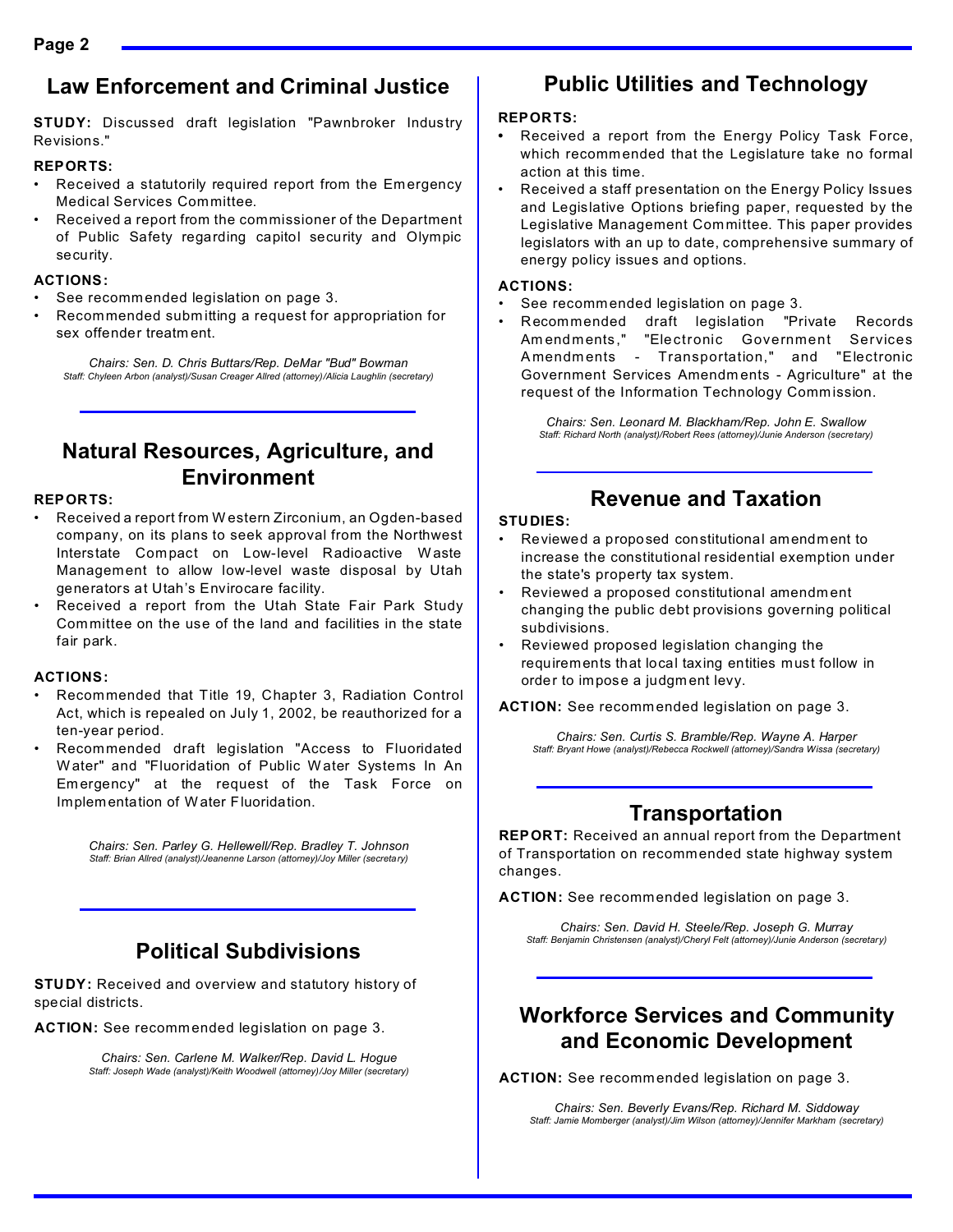### **RECOMMENDED LEGISLATION**

*Bills recommended by interim committees during the 2001 Interim*

### *Business and Labor Committee*

- ▶ Application for Vehicle Title Amendments\*
- < Funding Formula for Alcohol Related Activities of Local Governments\*
- < Mortgage Practice Act Amendments\*
- ▶ Prompt Payment of Subcontractors\*
- < Trustees of Trust Deed Amendments\*

#### *Education Committee*

- < Annual Reports Given to the Legislature\*
- < School Uniform Amendments

#### *Government Operations Committee*

- ▶ Certification and Testing of Voting Equipment\*
- **Election Campaign Fund Checkoff Amendments**
- < Overseas and Military Voters Amendments\*
- < Provisional Ballot\*
- < Repealer Bills: Repeal of Environmental Quality Coordinating Committee, Repeal of Human Resource Advisory Committee, Repeal of Investment Advisory Committee, Repeal of Local Government Information Technology Review Committee, Repeal of Health Benefit Plan Committee\*, Repeal of Medical Examiner Committee, Repeal of National Guard Advisory Board, Repeal of State Advisory Planning Committee, Repeal of Utah Occupational Safety and Health Advisory Council,
- < Revisions to Senate Advise and Consent Powers
- < Utah Substance Abuse and Antiviolence Coordinating Council Amendments\*

### *Health and Human Services Committee*

- ▶ Access to Health Care and Coverage Task Force\*
- < Adult Protective Services Amendments\*
- < Appropriation for Sexual Violence Victim Assistance Programs
- < Cigarette Tax Stamp and Contraband Amendments
- ► Genetic Privacy and Discrimination\*
- **Immunity from Liability in Child Welfare Investigations\***
- ▶ Local Substance Abuse Authority Amendments\*
- ▶ Reports to Health and Human Services
- ▸ Technical Amendments to Tobacco Settlement Trust Fund\*
- ► Tobacco Amendments\*
- < Underage Possession of Tobacco Amendments\*
- < Use of Tobacco Settlement Interest Proceeds

### *Judiciary Committee*

- Amendments to Guilty and Mentally  $III^*$
- ▶ Amendments to Statute of Limitations<sup>\*</sup>
- < Attempted Murder Amendments\*
- < Expungement of Juvenile Record\*
- ▶ Office of Recovery Services Amendments\*
- < Parent-time Amendments\*
- ▶ Release of Custodial or Noncustodial Parent's Address\*
- < Serious Youth Offender Amendments\*
- ► Serious Youth Offender Sentencing Amendments\*

### *Law Enforcement and Criminal Justice Committee*

- DCFS Management Information System Amendments\*
- < Prisoner Escape Amendment\*
- ▸ Prohibiting Intimacy with Youth Receiving State Services
- < Public Safety Bureau Name Change
- ▶ Public Safety Division Name Change\*
- < Transfer of Youth Services Oversight

\* Bills recommended at the November meeting

#### *Natural Resources, Agriculture, and Environment Committee*

- ▸ Access to Fluoridated Water\*
- ► Fluoridation of Public Water in an Emergency\*
- < Forfeited Water Right Allocation
- < Mutual Water Company Change Applications
- < Water Forfeiture Amendments

#### *Political Subdivisions Committee*

- ▸ Bonding Authority for Irrigation Districts<sup>\*</sup>
- < Municipal Plan for Moderate Income Housing\*
- ▶ Prohibiting Residential Lots from Crossing County Lines
- < Recodification and Amendments of Redevelopment Agencies Statutes\*
- ▶ Technical Corrections to County Code<sup>\*</sup>
- ▶ Technical Corrections to Municipal Code\*
- ▶ Uniform Withdrawal Procedures for Special Districts\*
- < Voter Residence Where Lot Is Divided by County Boundary Line

### *Public Utilities and Technology Committee*

- **Electric Power Facilities Amendments**\*
- **Electronic Government Services Amendments Agriculture\***
- < Electronic Government Services Amendments -Transportation\*
- < Interlocal Cooperation Act Amendments\*
- ▶ Municipal Telephone Utilities Amendments\*
- < Net Metering of Electricity
- < Private Records Amendments\*
- ▶ Protection of Commercially Sensitive Energy Information\*
- < Resolution Encouraging Research and Development Grants for Clean Coal Alternatives

#### *Revenue and Taxation Committee*

- < Individual Income Tax Bracket Adjustments\*
- < Individual Income Tax State Earned Income Tax Credit\*
- < Individual Income Tax Personal Retirement Exemption and Deduction for Retirement Income - Eliminating Marriage Tax Penalties\*
- ► Higher Education Savings Incentive Program Amendments\*
- < Removal of Tax Credits from Tax Form and Prohibition of Claiming or Carrying Forward Tax Credit\*
- ▶ Sales and Use Tax Taxability of Parts and Labor\*

### *Transportation Committee*

- < Alcoholic Beverage Service Warning Required
- < Amendments to Driving Under the Influence
- ► Blood and Breath Alcohol Testing
- < Child Restraint Violations\*
- < Court Records of Driving Under the Influence Cases
- < Driver License Reporting\*
- < License Plate Requirements\*
- < Master State Highway Amendments\*
- **Motor Vehicle Registration Amendments\***
- < Motorboat Driver Licensing and Boating Under the Influence Provisions
- < Multiple Driving Under the Influence Offenses
- < Organ Donation Checkoff\*
- ▶ Traffic Offense Adjudication\*

< Workforce Services Amendments\*

### *Workforce Services and Community and Economic*

- *Development*
- < Child Care Amendments\* < Tourism Amendments\*